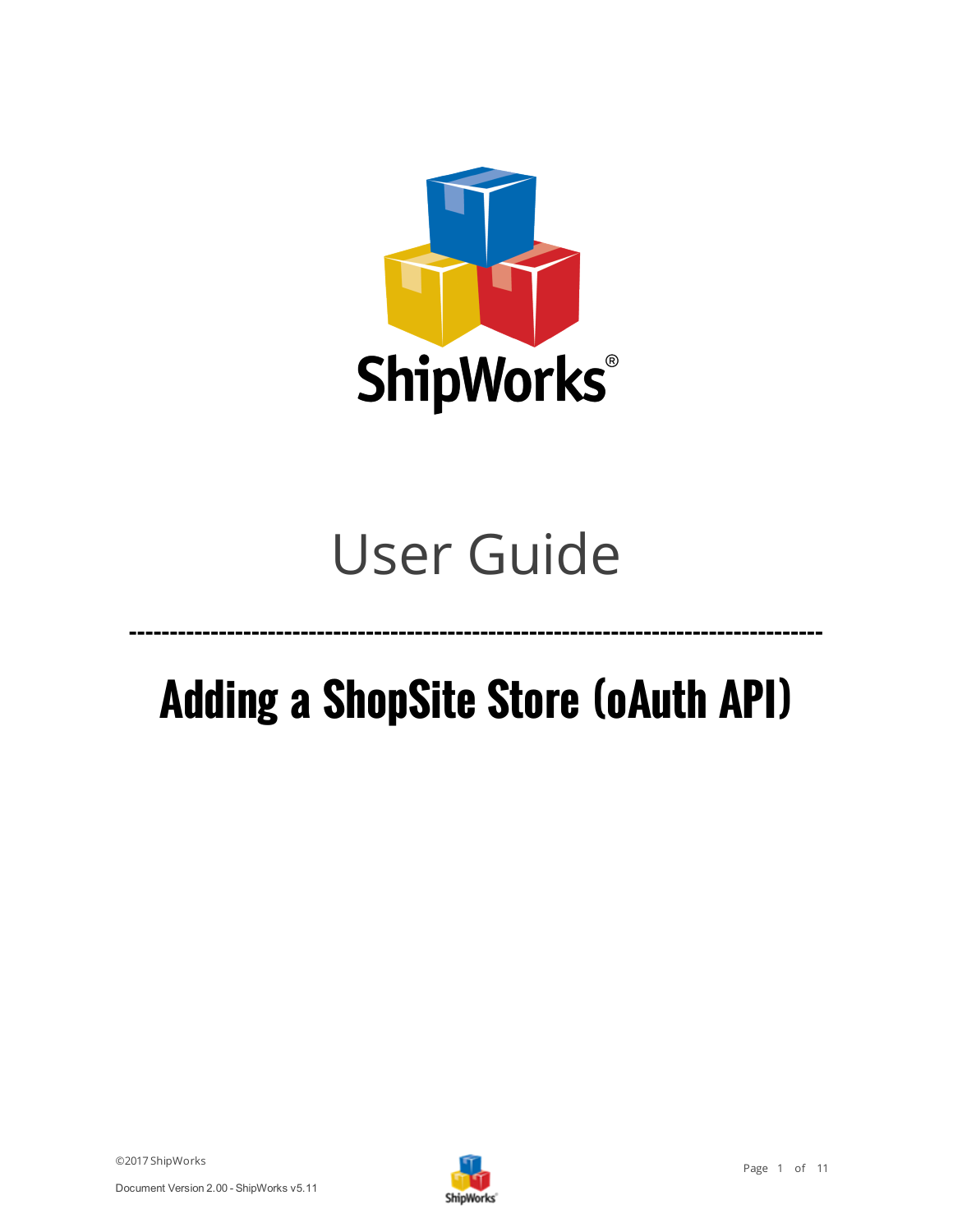## **Contents**

| Obtaining the ShopSite Client ID, Secret Key, Authorization Code and Author- |  |
|------------------------------------------------------------------------------|--|
| Viewing Previously Added 3rd-Party Application Information in ShopSite  6    |  |
|                                                                              |  |
|                                                                              |  |
|                                                                              |  |

**-----------------------------------------------------------------------------------------------------**

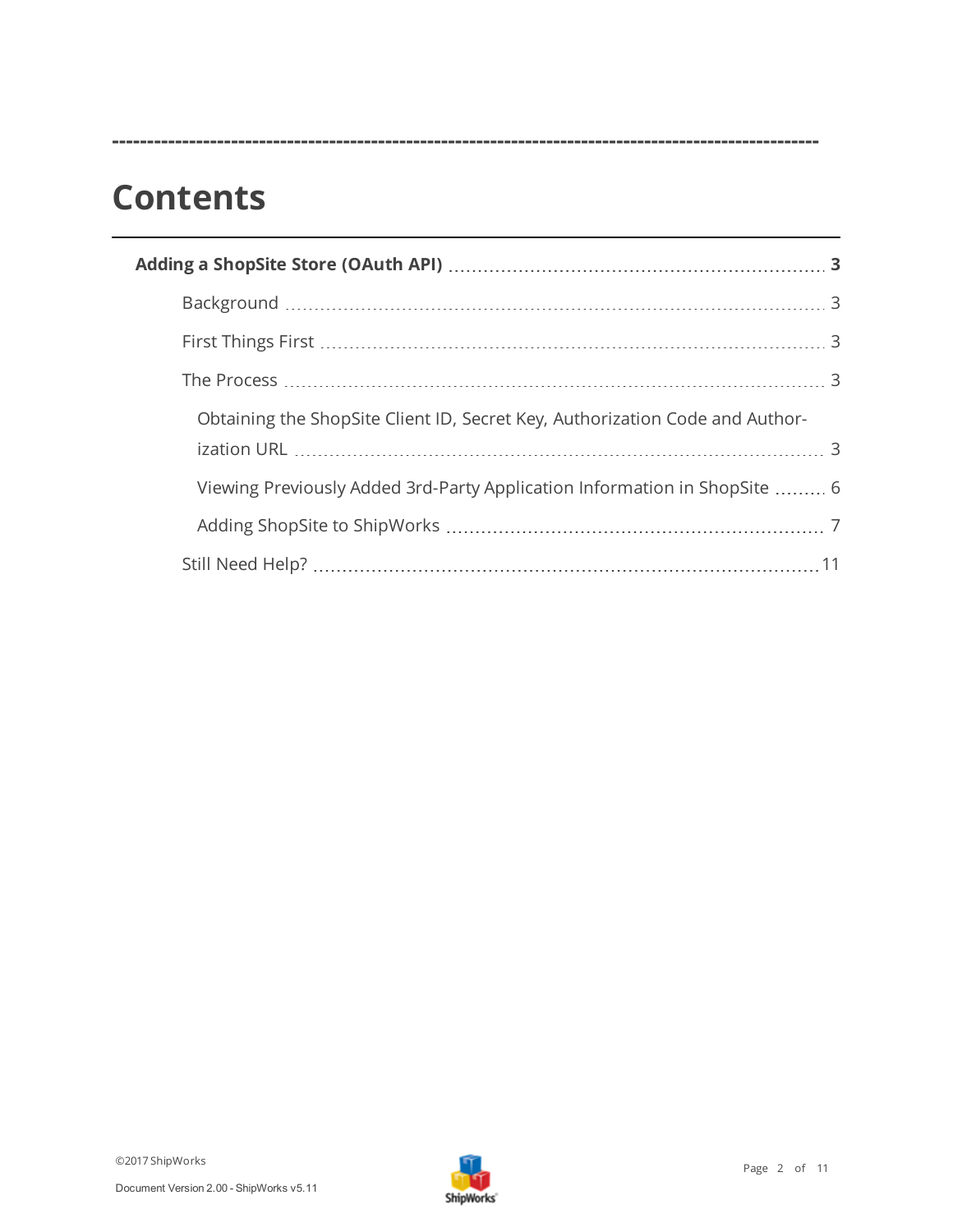## <span id="page-2-1"></span><span id="page-2-0"></span>Adding a ShopSite Store (OAuth API)

### Background

ShipWorks connects directly to your ShopSite account. With one click, or on an automated schedule, your orders are downloaded from ShopSite. As soon as you process a shipment, ShipWorks communicates the updated order status, shipping method and tracking information back to ShopSite.

<span id="page-2-2"></span>This article will guide you through how to connect to your ShopSite store using the ShopSite OAuth API.

#### First Things First

Prior to connecting ShipWorks to your ShopSite store, there are a few things you will need to have in place:

- **Please ensure that you have ShipWorks version 5.14 (or later) installed and that you have logged into** ShipWorks as a user with administrator rights. You can check your version of ShipWorks by clicking on the **Help** tab and then on the **About ShipWorks** button. For assistance upgrading, click [here.](http://support.shipworks.com/support/solutions/articles/147053-how-do-i-upgrade-shipworks-)
- <span id="page-2-3"></span>You will need to obtain your ShopSite Client ID, Secret Key, Authorization Code and Authorization URL. (instructions are below). Please have your ShopSite admin panel login information available.

#### <span id="page-2-4"></span>The Process

### Obtaining the ShopSite Client ID, Secret Key, Authorization Code and Authorization URL

1. Log into your ShopSite Admin Console.

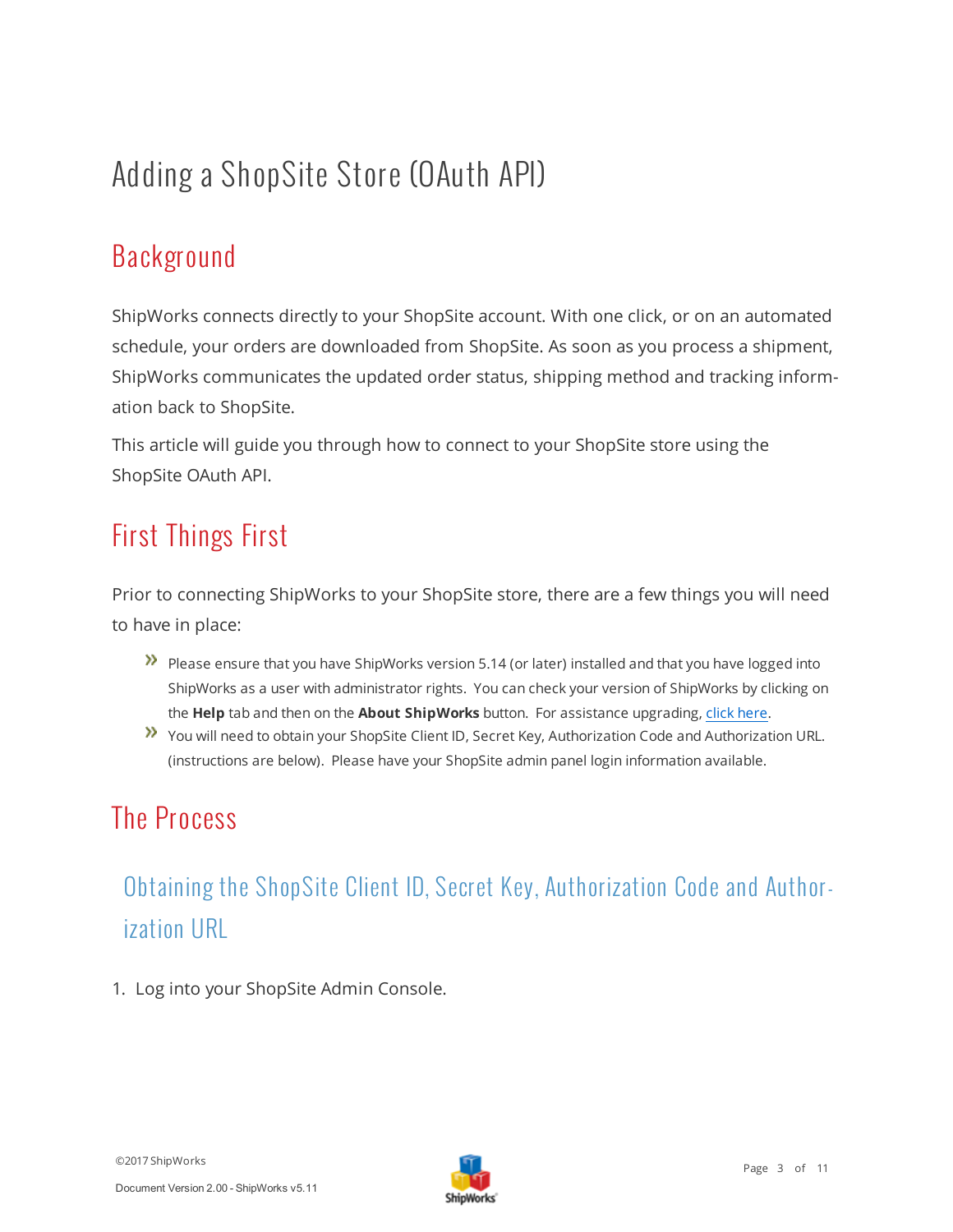| <i>shopsite</i><br><b>Merchant Login</b>     |  |
|----------------------------------------------|--|
| Before Logging In your Store ID is required. |  |
| <b>Store ID</b> Store ID<br>Next             |  |

2. Click on the **Utilities** menu and select **Applications**.



3. Click the **Add 3rd-Party App** button.

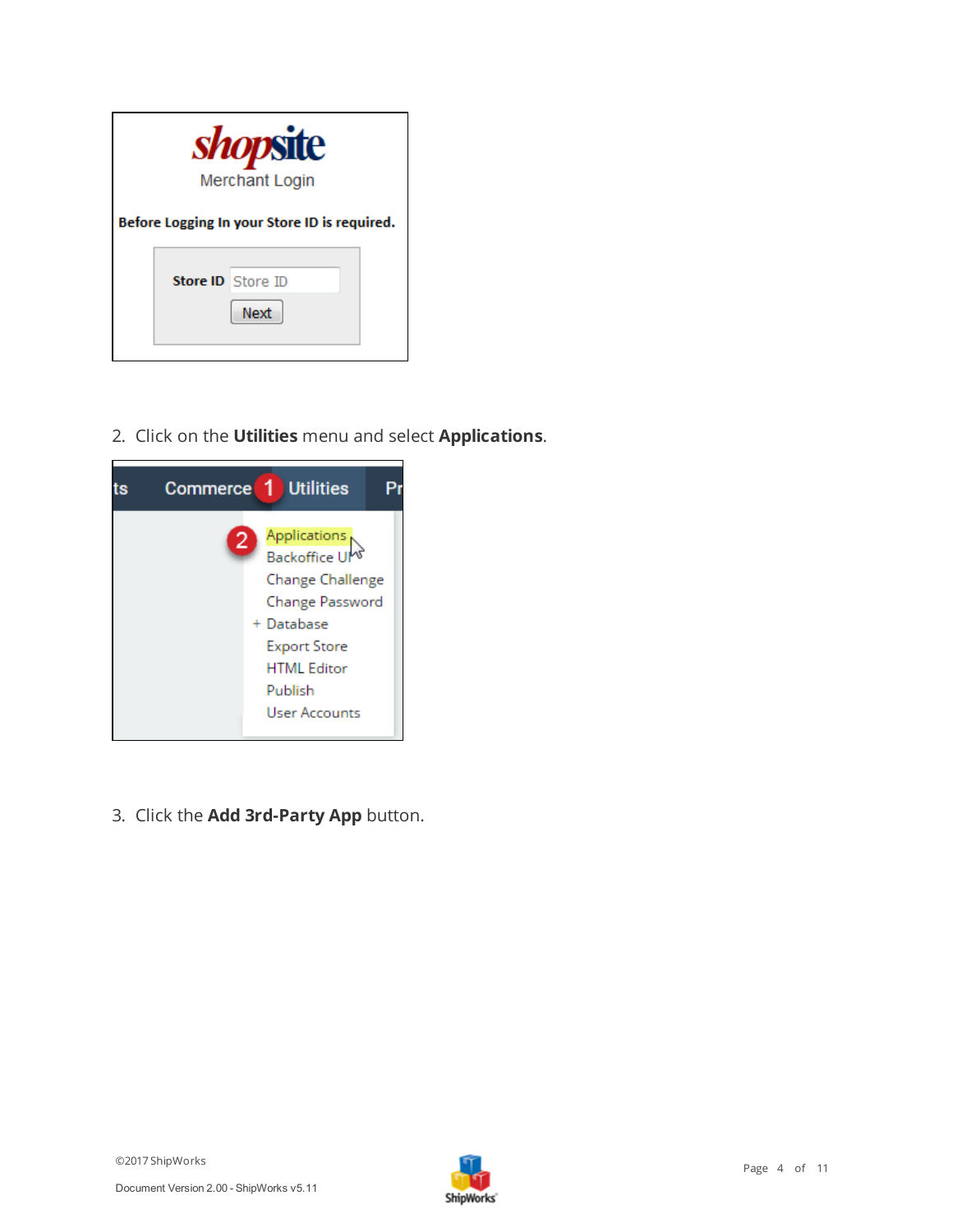| Applications      |                           |
|-------------------|---------------------------|
| A.                | Edit                      |
|                   | Remove                    |
|                   |                           |
|                   |                           |
|                   |                           |
| Add 3rd-Party App | <b>Add Order Transfer</b> |

4. Enter **ShipWorks** into the **Application Name** field. Then, check all of the boxes for **Grant Access To:**. Click **Next**.



5. Your **Client ID, Secret Key, Authorization Code** and **Authorization URL** will be listed on the screen. You will need this information when adding ShopSite to ShipWorks.

When you are finished on this screen, click **Done**.

| ۰.<br><b>Authorization Credentials</b> |                                                                                 |  |
|----------------------------------------|---------------------------------------------------------------------------------|--|
|                                        | Copy and paste the following data into your application configuration settings. |  |
| Client ID                              | 1E50A5                                                                          |  |
| Secret Key                             | 8CD6-5E17-                                                                      |  |
| Authorization Code                     | MTgzMjcxODUwNHxldmFsdWF0ZTU                                                     |  |
| <b>Authorization URL</b>               | https://demo.shopsite.com/cgi-bin/ssdemos/stores/evaluate                       |  |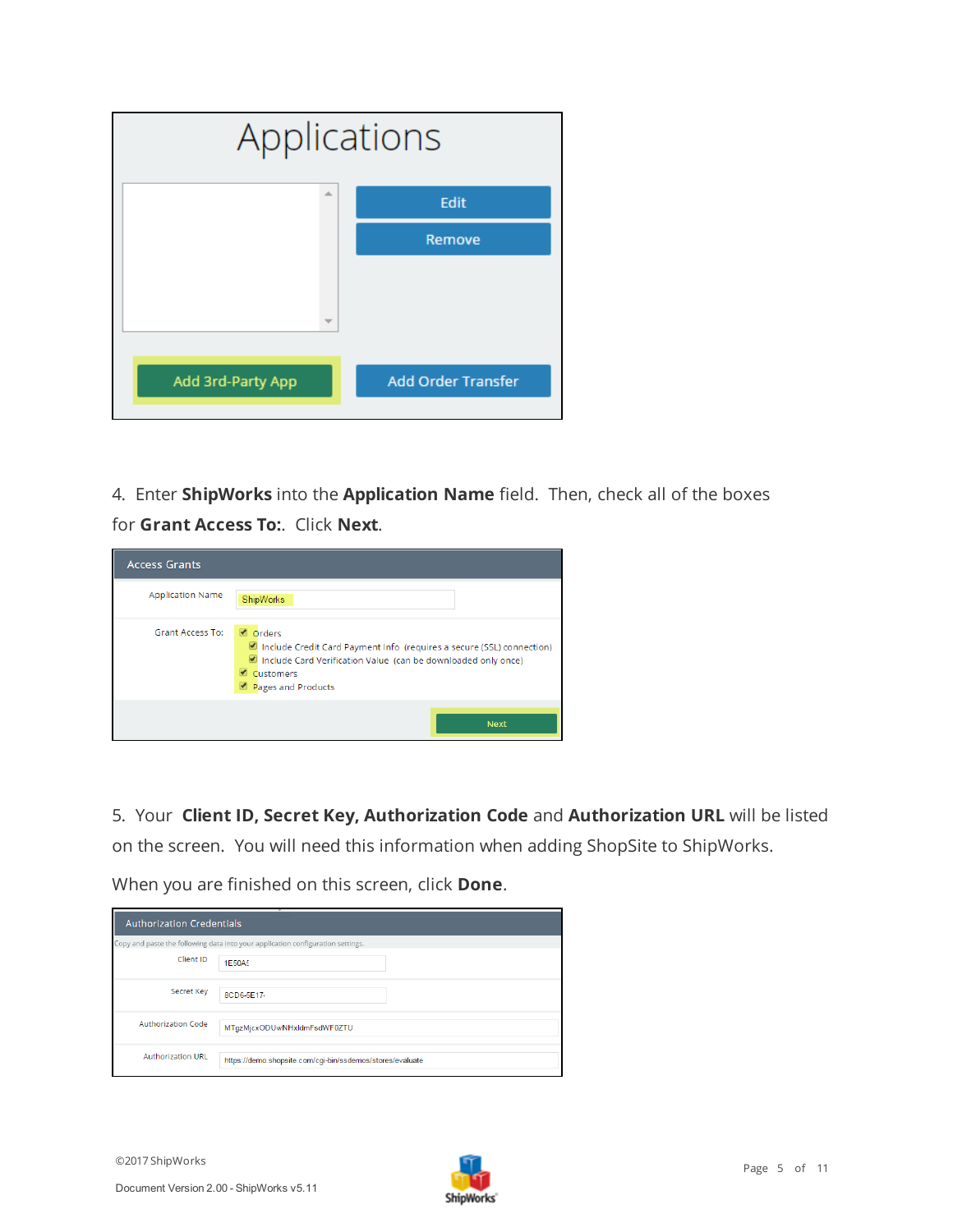#### <span id="page-5-0"></span>Viewing Previously Added 3rd-Party Application Inform ation in ShopSite

If you need to view your Client ID, Secret Key, Authorization Code and Authorization URL again in ShopSite, you can get to it easily.

1. In ShopSite, click on the **Utilities** menu and select **Applications**.



2. Select the application for which you would like to view the application information. Then, click the **Edit** button.



The Authorization Credentials will be displayed for you.

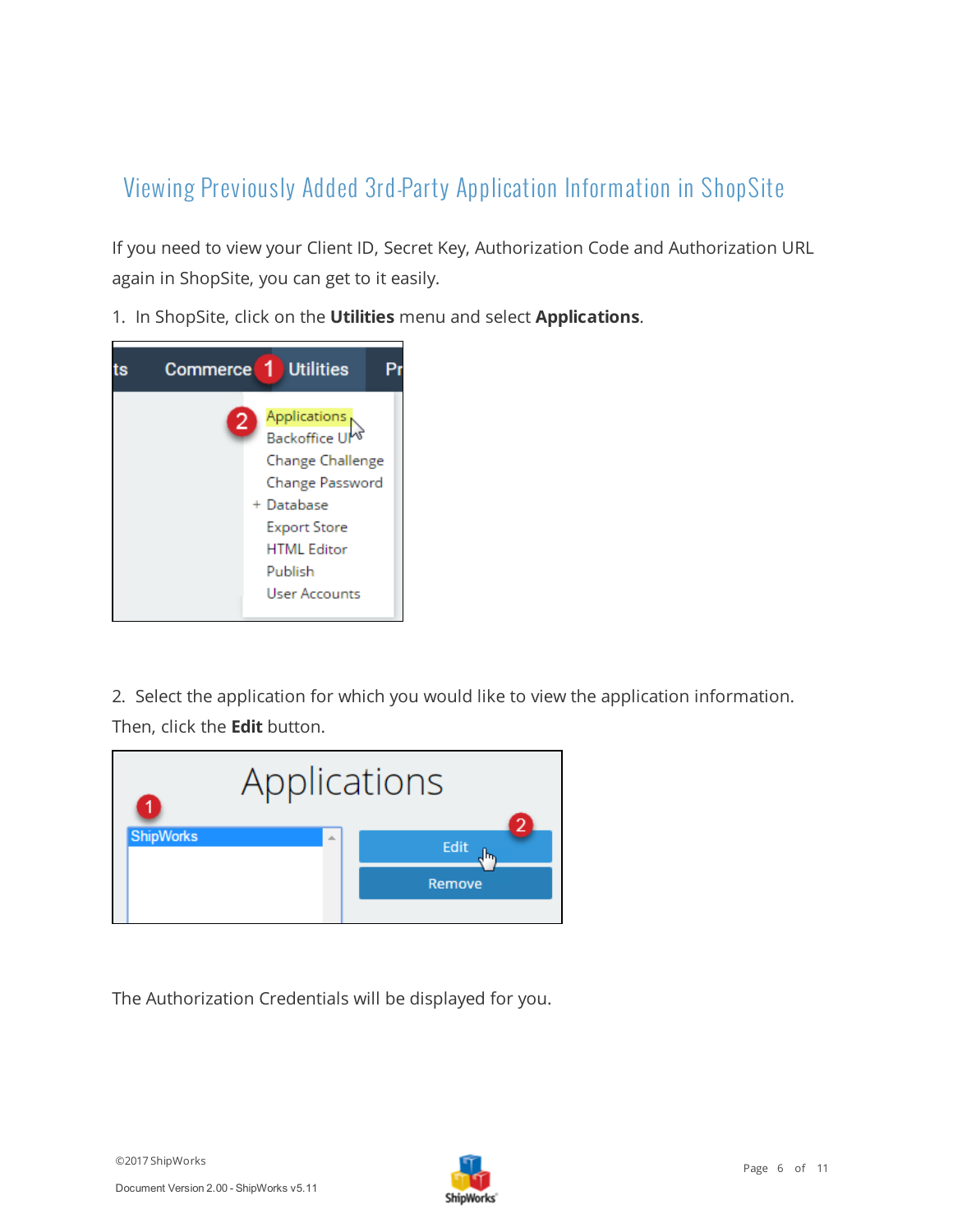#### <span id="page-6-0"></span>Adding ShopSite to ShipWorks

1. Launch the ShipWorks application. Then, click the **Manage** tab and then the **Stores** button.



2. Click the **Add Store** button.

| <b>Manage Stores</b> |                   |               |                                        |                         | X           |
|----------------------|-------------------|---------------|----------------------------------------|-------------------------|-------------|
| <b>Store Name</b>    | <b>Store Type</b> | Last Download | Edit                                   | Edit                    |             |
|                      |                   |               | <b>ABC</b><br>$\boldsymbol{\varkappa}$ | Rename<br><b>Delete</b> |             |
|                      |                   |               | Add<br>醌                               | Add Store               |             |
|                      |                   |               |                                        |                         | W           |
|                      |                   |               |                                        |                         | Close<br>иł |

3. Select **ShopSite** from the **What platform do you sell on?** menu. Then, click **Next**.

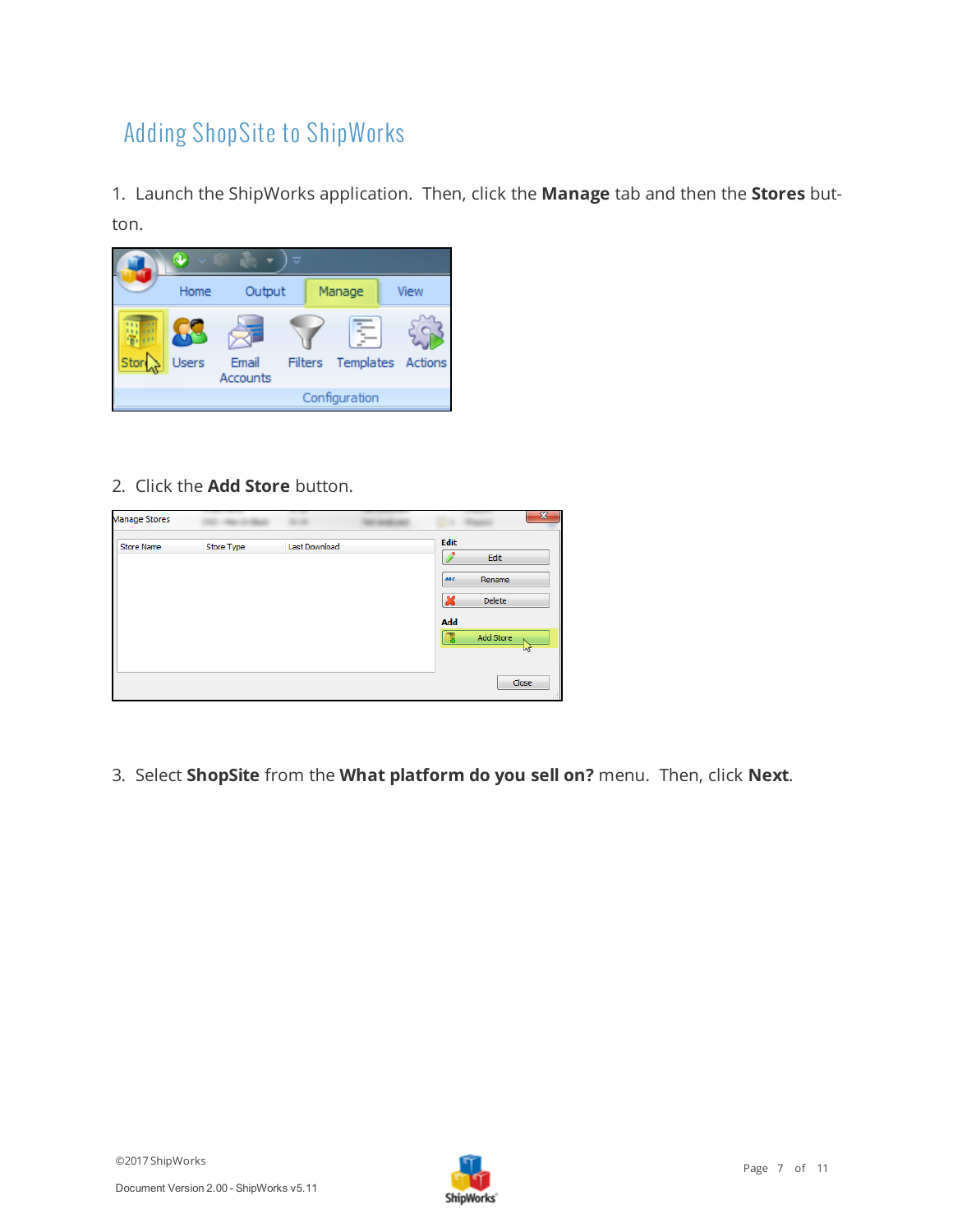

4. Copy the **Client ID**, **Secret Key**, **Authorization Code** and **Authorization URL** from the **Authorization Credentials** screen in ShopSite into the corresponding fields in ShipWorks. Then, click **Next**.

| <b>Store Setup</b><br>Enter the following information about your online store. |                                                                        |  |  |
|--------------------------------------------------------------------------------|------------------------------------------------------------------------|--|--|
|                                                                                | Enter your ShopSite authorization credentials.                         |  |  |
|                                                                                | Client ID: 86C9O2B                                                     |  |  |
|                                                                                | Secret Kev: 9A87-B7EE-2TR2-34AS                                        |  |  |
|                                                                                | Authorization Code: OTU5NTYxMjA2fGV2YWx1YXR                            |  |  |
|                                                                                | Authorization URL: https://demo.shopsite.com/cqi-bin/ssdemos/stores/ev |  |  |
|                                                                                | For help finding your authorization credentials, click here.           |  |  |
|                                                                                |                                                                        |  |  |



5. Enter the **Store Name** and **Address** information on the **Store Information** screen and click **Next**.

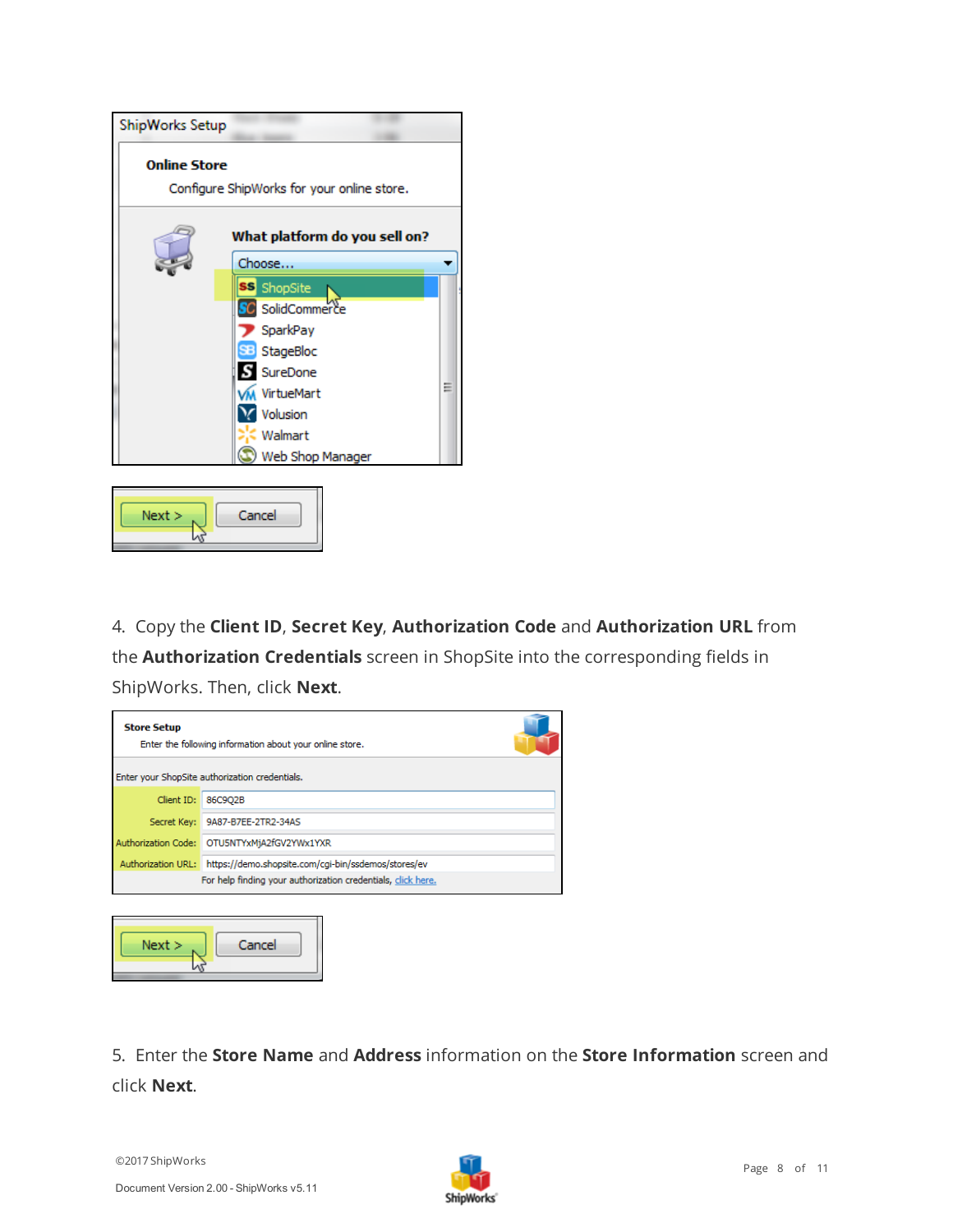| ShipWorks Setup          |                                                           |
|--------------------------|-----------------------------------------------------------|
| <b>Store Information</b> | Enter the name and physical address of your online store. |
| <b>Name</b>              |                                                           |
| Store name:              | My ShopSite Store                                         |
|                          | (This is just how your store will display in ShipWorks)   |
| <b>Address</b>           |                                                           |
| Company:                 | Widget Me This                                            |
| Street:                  | 123 Some Street                                           |
|                          |                                                           |
| City:                    | St. Louis                                                 |
| State \Prov:             | Missouri                                                  |
| Postal Code:             | 63123                                                     |
| Country:                 | <b>United States</b>                                      |
|                          |                                                           |



6. Enter the additional **Contact Information** and click **Next**. Note that this information is optional.

| ShipWorks Setup                               |                            |  |  |  |
|-----------------------------------------------|----------------------------|--|--|--|
| <b>Contact Information</b>                    |                            |  |  |  |
| Enter the contact information for your store. |                            |  |  |  |
| <b>Contact Information</b>                    |                            |  |  |  |
|                                               | Website: www.mywebsite.com |  |  |  |
| Email:                                        | support@shipworks.com      |  |  |  |
| Phone:                                        | 800-952-7784               |  |  |  |
|                                               |                            |  |  |  |

| Next | Cancel |
|------|--------|
|      |        |

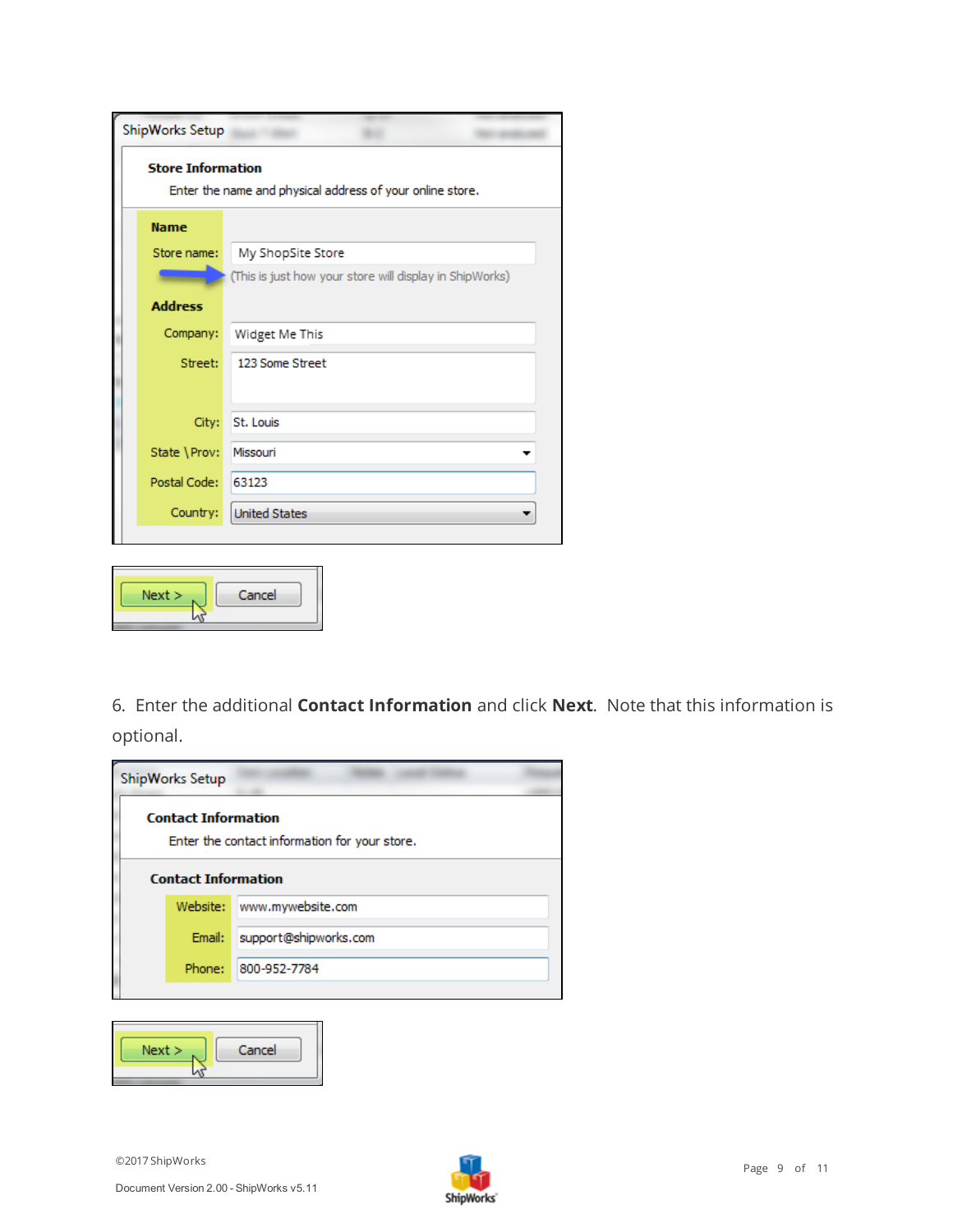7. ShipWorks will initially download all of your orders from ShopSite by default. You can modify this setting by clicking on the **Edit** link.

| <b>Store Setup</b><br>Configure how ShipWorks will work with your store.                   |  |
|--------------------------------------------------------------------------------------------|--|
| ShipWorks will download orders starting from: Your first order (Edit)                      |  |
| ShipWorks will download orders starting from:<br>Order $# 0$<br>Download all of my orders. |  |

8. Click **Next**. ShipWorks is now connected to your ShopSite store. When you click **Finish**, ShipWorks will begin downloading your ShopSite orders automatically.